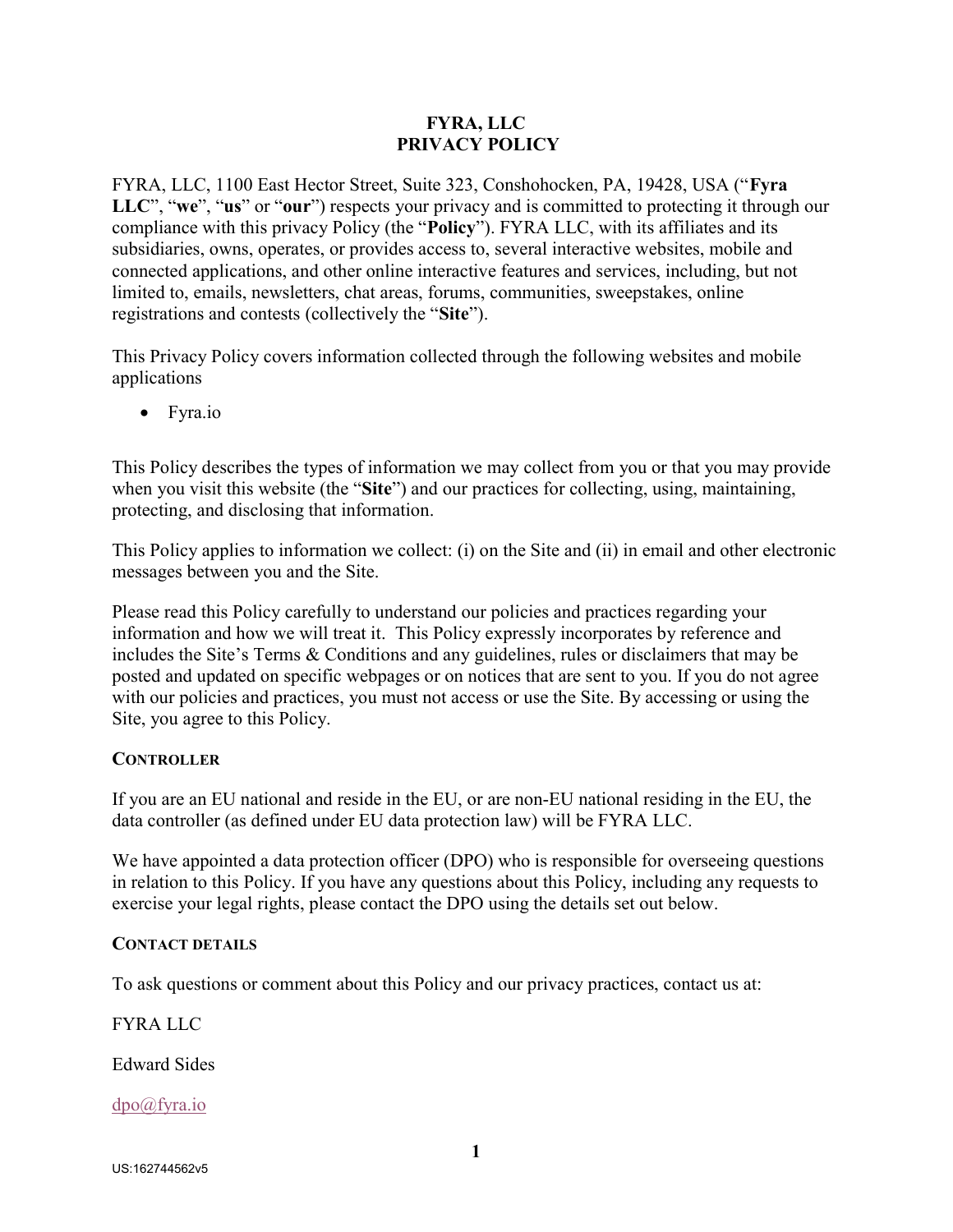1008 Upper Gulph Rd, Wayne, PA 19087

484-581-1800

### CHILDREN UNDER THE AGE OF 13

The Site is not intended for children under 13 years of age. No one under age 13 may provide any information to or on the Site. We do not knowingly collect personal data from children under 13. If you are under 13, do not use or provide any information on the Site, register for the Site, use any of the interactive or public comment features of the Site or provide any information about yourself to us, including your name, address, telephone number, email address or any screen name or user name you may use. If we learn we have collected or received personal data from a child under 13 without verification of parental consent, we will delete that information. If you believe we might have any information from or about a child under 13, please Contact Us at privacy@fyra.io

#### THIRD PARTY LINKS

This website may include links to other sites operated by third parties. We do not control these third-party websites and are not responsible for their privacy statements. When you leave our website, we encourage you to read the privacy policy of every website you visit.

#### DATA WE COLLECT ABOUT YOU

We collect several types of information from and about users of the Site, including information:

- by which you may be personally identified, such as name, postal address, email address, telephone number ("personal data");
- that is about you but individually does not identify you ("anonymous data"); and/or
- about your internet connection, the equipment you use to access the Site and usage details.

# HOW WE COLLECT YOUR PERSONAL DATA

We collect this information:

#### Directly from you when you provide it to us.

You may give us your personal data by filling in forms, or by corresponding with us by post, email or otherwise. This includes personal data you provide when you:

- post or publish material (such as contributions) on the Site ("User Contributions");
- request information or services;
- report a problem with the Site;
- respond to a survey;
- enter into a transaction with us; or
- search queries on the Site.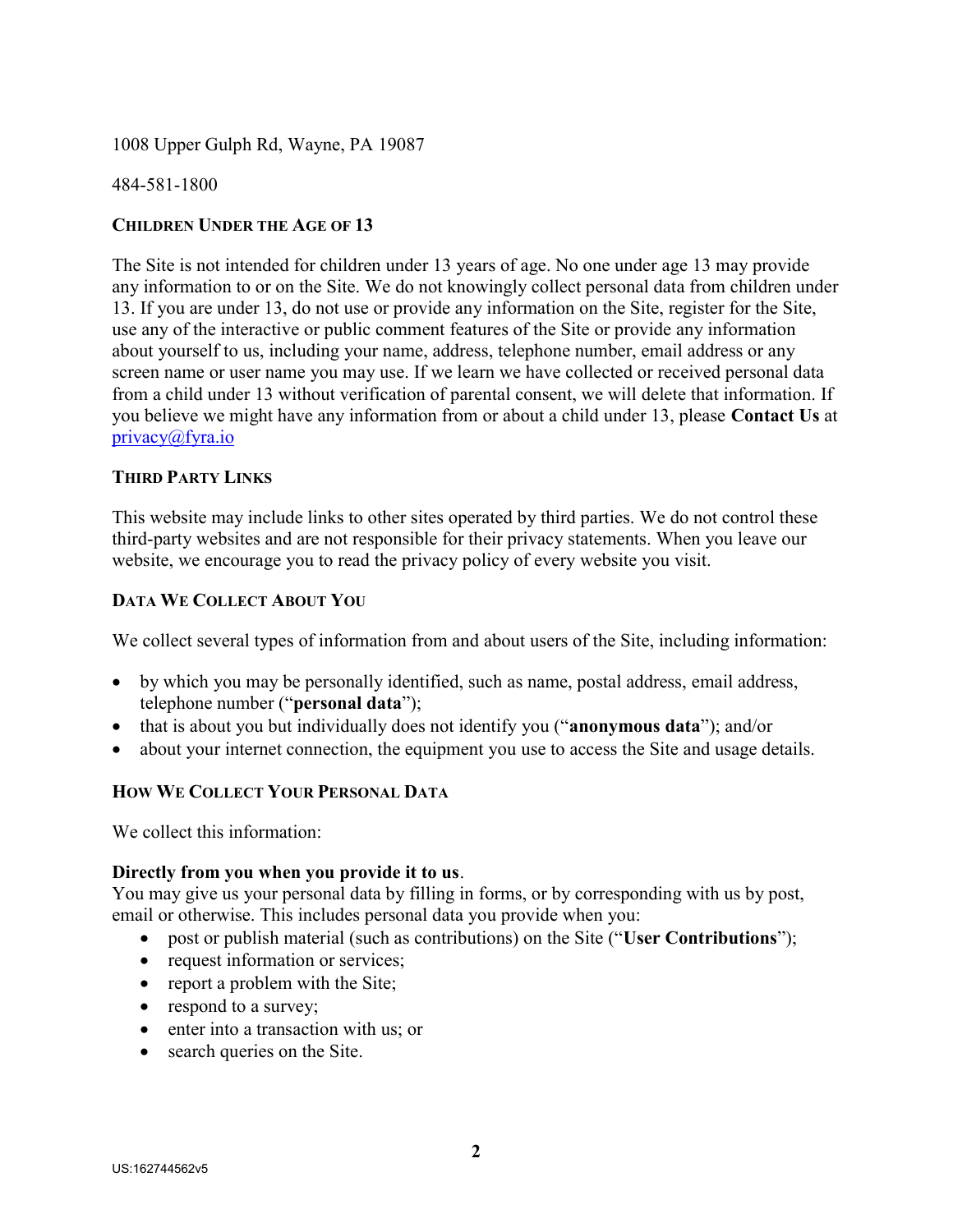### Automatically as you navigate through the Site.

Information collected automatically may include usage details, IP addresses and information collected through:

- Cookies (or browser cookies). A cookie is a small file placed on the hard drive of your computer. You may refuse to accept browser cookies by activating the appropriate setting on your browser. However, if you select this setting you may be unable to access certain parts of the Site. Unless you have adjusted your browser setting so that it will refuse cookies, our system will issue cookies when you direct your browser to the Site.
- Flash Cookies. Certain features of the Site may use local stored objects (or Flash cookies) to collect and store information about your preferences and navigation to, from and on the Site. Flash cookies are not managed by the same browser settings as are used for browser cookies. For information about managing your privacy and security settings for Flash cookies, see Choices about How We Use and Disclose Your Information.
- Web Beacons. Pages of our the Site and our emails may contain small electronic files known as web beacons (also referred to as clear gifs. pixel tags and single-pixel gifs) that permit us, for example, to count users who have visited those pages or opened an email and for other related website statistics (for example, recording the popularity of certain website content and verifying system and server integrity).

The information we collect automatically includes personal data, and we may maintain it or associate it with personal data we collect in other ways or receive from third parties. It helps us to improve the Site and to deliver a better and more personalized service, including by enabling us to:

- Estimate our audience size and usage patterns.
- Store information about your preferences, allowing us to customize the Site according to your individual interests.
- Speed up your searches.
- Recognize you when you return to the Site.

#### From third parties, for example, our business partners.

We may receive personal data about you from various third parties and public sources to collect information about your online activities over time (i.e. behavioral tracking) as set out below:

- IP address, browser type and version, time zone setting and location, browser plug-in types and versions, operating system and platform and other technology on the devices you use to access this website from the following parties:
	- (a) analytics providers;
	- (b) search information provider;
	- (c) social media providers;
	- (d) email service providers;
	- (e) advertising providers;
	- (f) registration providers; and
	- (g) application providers
- Contact details, bank account details and details about payments to and from you and other details of products and services you have purchased from us from providers of technical, payment and delivery services.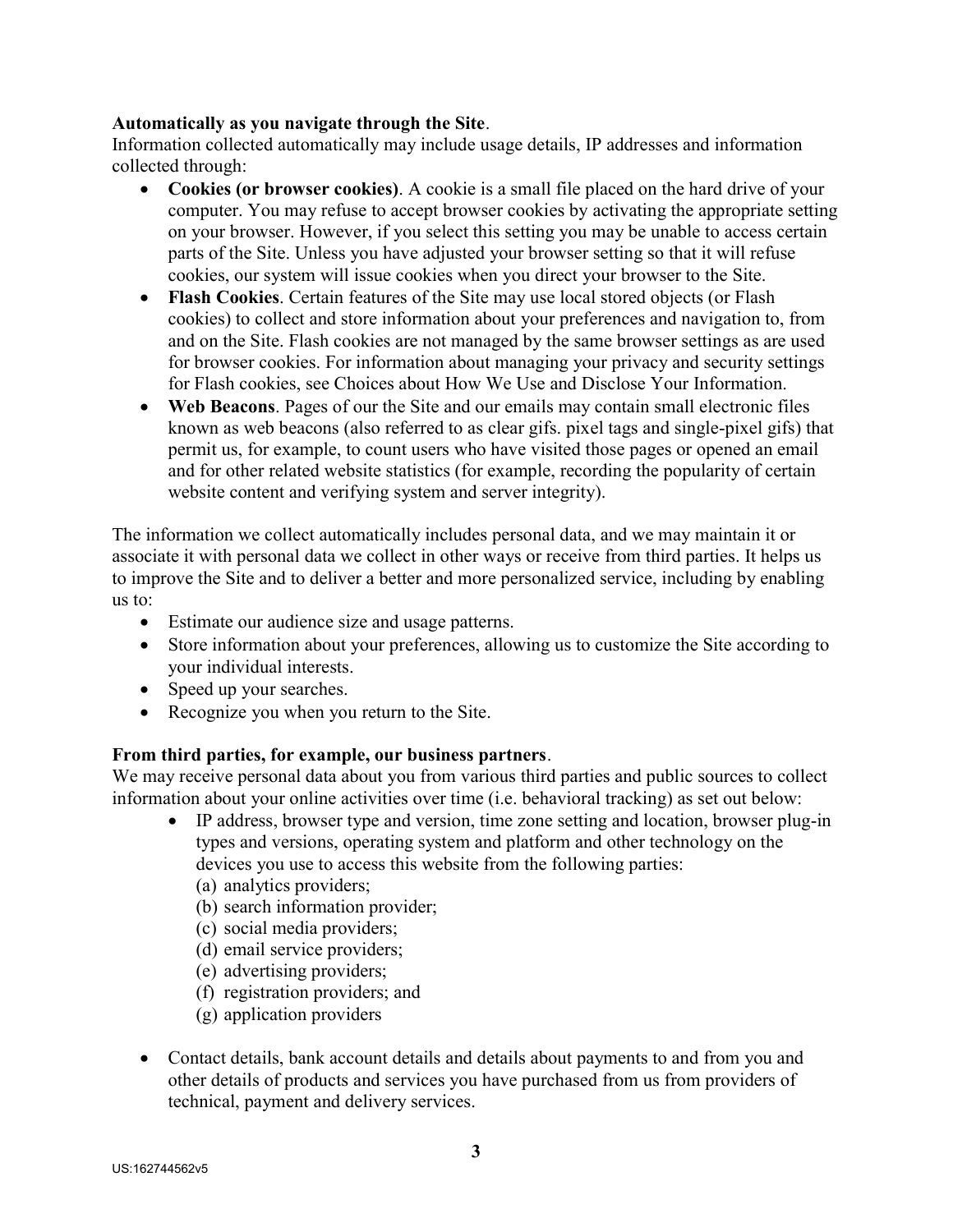## THIRD-PARTY USE OF COOKIES AND OTHER TRACKING TECHNOLOGIES

Some content or applications, including advertisements, on the Site are served by third-parties, including advertisers, ad networks and servers, content providers and application providers. These third parties may use cookies (alone or in conjunction with web beacons or other tracking technologies) to collect information about you when you use the Site. The information they collect may be associated with your personal data or they may collect information, including personal data, about your online activities over time and across different websites and other online services. They may use this information to provide you with interest-based (behavioral) advertising or other targeted content.

We do not control these third parties' tracking technologies or how they may be used. If you have any questions about an advertisement or other targeted content, you should contact the responsible provider directly.

#### WHAT CATEGORIES OF INFORMATION WE MAY PROCESS

We may process: your personal data (e.g., your name); demographic data (e.g., date of birth); your contact details (e.g., your address); records of your consents, information about your interactions with our content or advertising; and any view or opinions you provide to us.

We may also Process information about you from your use of the Site (e.g., device, internet service provider, IP address, etc.)

 "Process", "Processing" or "Processed" means anything that is done with any personal data, whether or not by automated means, such as collection, recording, organization, structuring, storage, adaptation or alteration, retrieval, consultation, use, disclosure by transmission, dissemination or otherwise making available, alignment or combination, restriction, erasure or destruction.

We may Process the following categories of personal data about you:

- Personal details: your name; username; password; NPI; OE number, license number; areas or topics of interest; bio; and photograph (if you or another user posts a photo on the Site).
- Demographic information: age/date of birth; nationality; prefix; suffix; occupation, company information, education, graduation year; work experience and other professional information.
- Contact details: postal address; telephone and/or mobile number; email address; website; and your public social media handles or profile(s).
- Consent records: records of any consents you may have given, together with the date and time, means of consent and any related information (e.g., the subject matter of the consent).
- Location information: location data that describes the precise geographic location of your device.
- Views and opinions: any views and opinions that you or other users choose to send to us, or publicly post about us on social media platforms or in the Site, including on forums.
- Event information: meeting, course, webinar, or online event; questions; ratings; and applications used.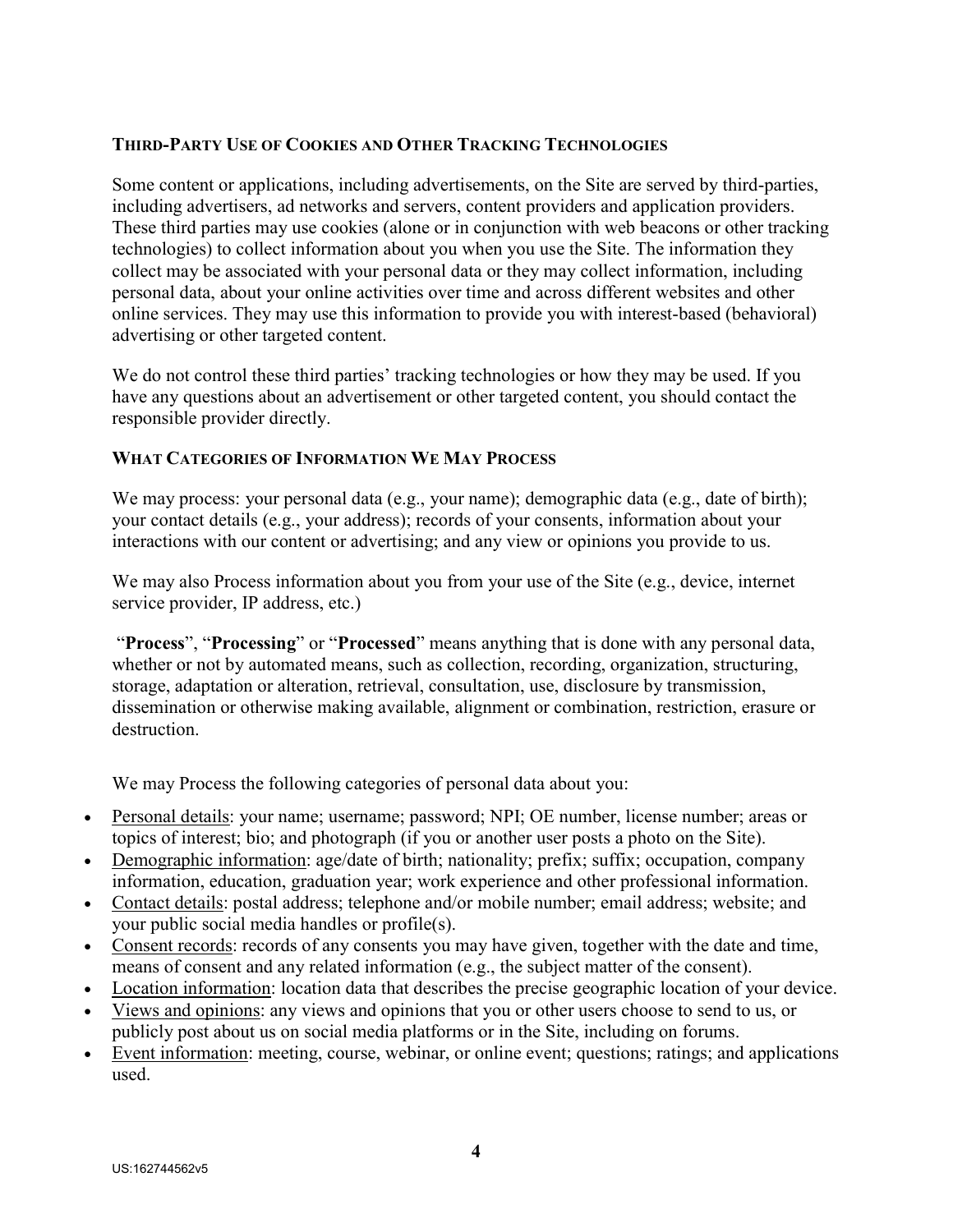## HOW WE USE YOUR INFORMATION

#### Purposes for which we will use your personal data

We have set out below, in a table format, a description of all the ways we plan to use your personal data, and which of the legal bases we rely on to do so. We have also identified what our legitimate interests are where appropriate.

Note that the legal bases in the table below are required to be specified under EU data protection law, but are not required, or required to be specified, if you are not an EU citizen/do not reside in the EU.

| <b>Purpose/Activity</b>                               | <b>Lawful basis for processing</b><br>including basis of legitimate<br>interest                                                                                                                                                                                                                                          |
|-------------------------------------------------------|--------------------------------------------------------------------------------------------------------------------------------------------------------------------------------------------------------------------------------------------------------------------------------------------------------------------------|
| To provide you with the<br>general use of our website | Legitimate interests:<br>Getting to know users or<br>potential users /<br>colleagues / recruiters /<br>employees / workers /<br>consultants / service<br>providers<br>Managing business<br>communications with our<br>users<br>Maintaining and<br>managing our website<br>Responding to your<br>communication(s) with us |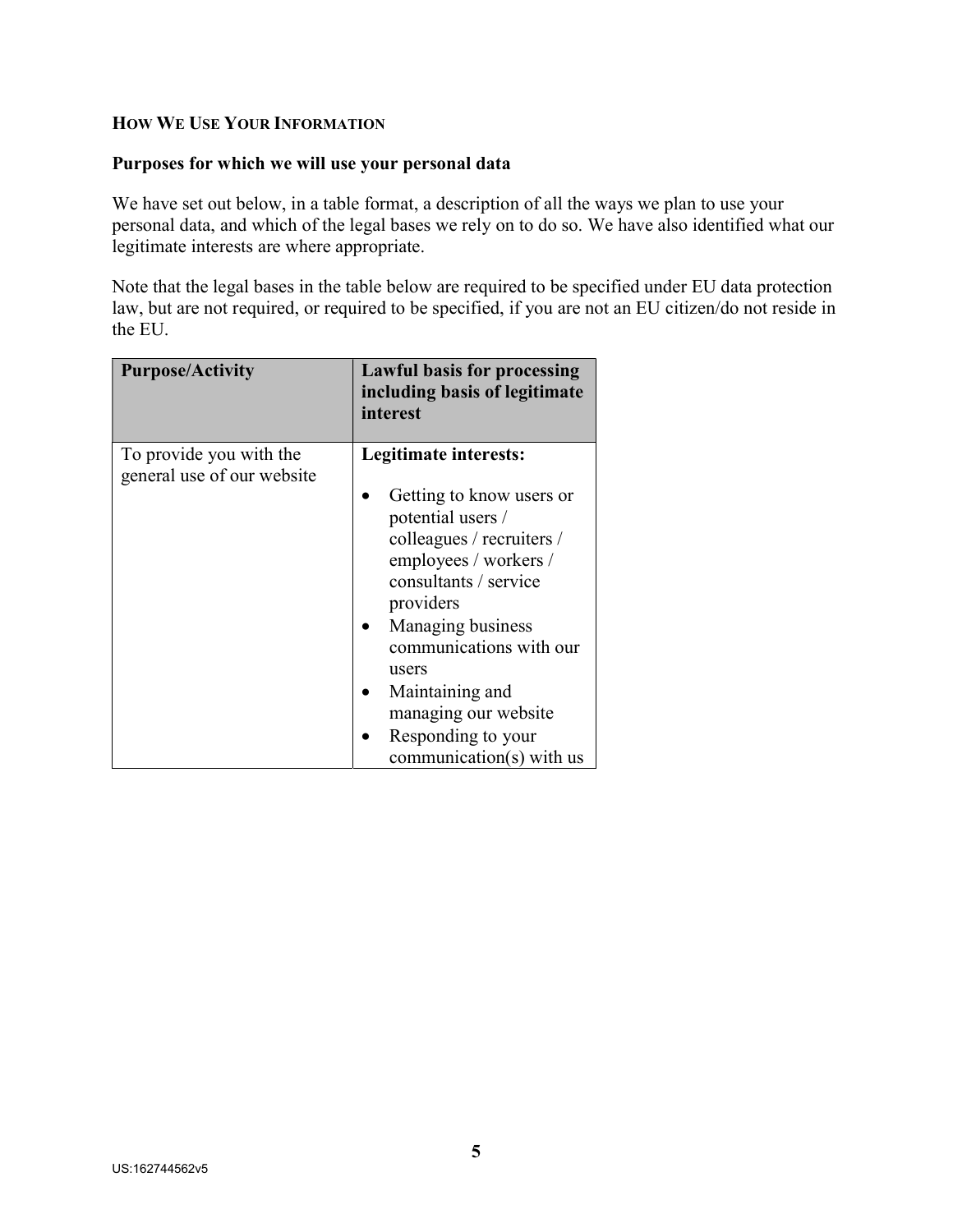| To provide you with                                                                                                                                                  | Legitimate interests:                                                                                                                                                                                                                            |
|----------------------------------------------------------------------------------------------------------------------------------------------------------------------|--------------------------------------------------------------------------------------------------------------------------------------------------------------------------------------------------------------------------------------------------|
| information, products or<br>services that you request<br>from us.                                                                                                    | Identification of relevant<br>content shared with users<br>and prospective users<br>Responding to your<br>communication(s) with us<br><b>Necessary for performance</b><br>of a contract:<br>If you wish to purchase<br>products or services from |
|                                                                                                                                                                      | us, we will be required to<br>fulfil our obligations<br>under any contracts we<br>enter into with you                                                                                                                                            |
| To provide you with notices<br>about your account including<br>expiration and renewal<br>notices                                                                     | Legitimate interests:<br>Keeping users informed<br>about their account<br>Maintaining and<br>managing our website                                                                                                                                |
| To carry out our obligations<br>and enforce our rights arising<br>from any contracts entered<br>into between you and use,<br>including for billing and<br>collection | <b>Necessary for the</b><br>performance of a contract:<br>If you wish to purchase<br>products or services from<br>us, we will be required to<br>fulfil our obligations<br>under any contracts we<br>enter into with you                          |
| To notify you about changes<br>to the Site or any services we<br>offer or provide through it                                                                         | Legitimate interests:<br>Keeping users informed<br>about our website and<br>services provided through<br>it<br>Maintaining and<br>managing our website                                                                                           |
| To allow you to participate in<br>interactive features on our                                                                                                        | Legitimate interests:                                                                                                                                                                                                                            |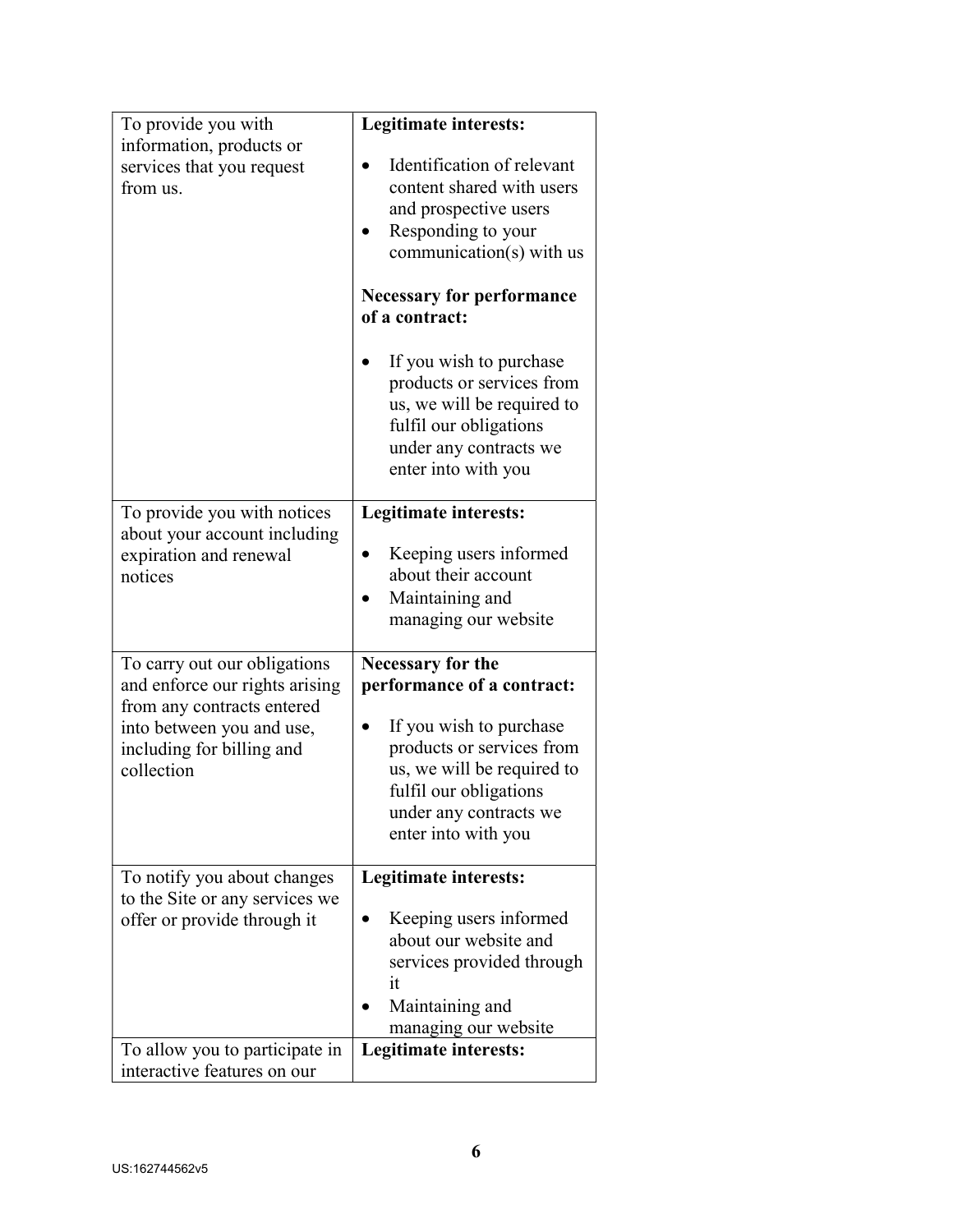| site such as posting User<br>Contributions                 | Maintaining and<br>managing our website<br>Allowing user to make<br>contributions to our<br>website in their<br>professional capacity in<br>order to publicise or<br>highlight certain aspects<br>of their work                                                                                                                                                 |
|------------------------------------------------------------|-----------------------------------------------------------------------------------------------------------------------------------------------------------------------------------------------------------------------------------------------------------------------------------------------------------------------------------------------------------------|
| To send you marketing or<br>promotional materials          | Legitimate interests:<br>Getting to know users or<br>potential users /<br>colleagues / recruiters /<br>employees / workers /<br>consultants / service<br>providers<br>Identification of relevant<br>content shared with users<br>and prospective users<br>Understanding how you<br>want us to communicate<br>with you<br>Expanding our<br>professional networks |
|                                                            | <b>Consent:</b><br>On the basis of the<br>consent that you have<br>provided us to receive<br>certain communications                                                                                                                                                                                                                                             |
| To administer and protect our<br>business and this website | Legitimate interests:<br>Provision of<br>administration and IT<br>services<br>Performance documents<br>and quarterly reports<br>Network security<br>To prevent fraud                                                                                                                                                                                            |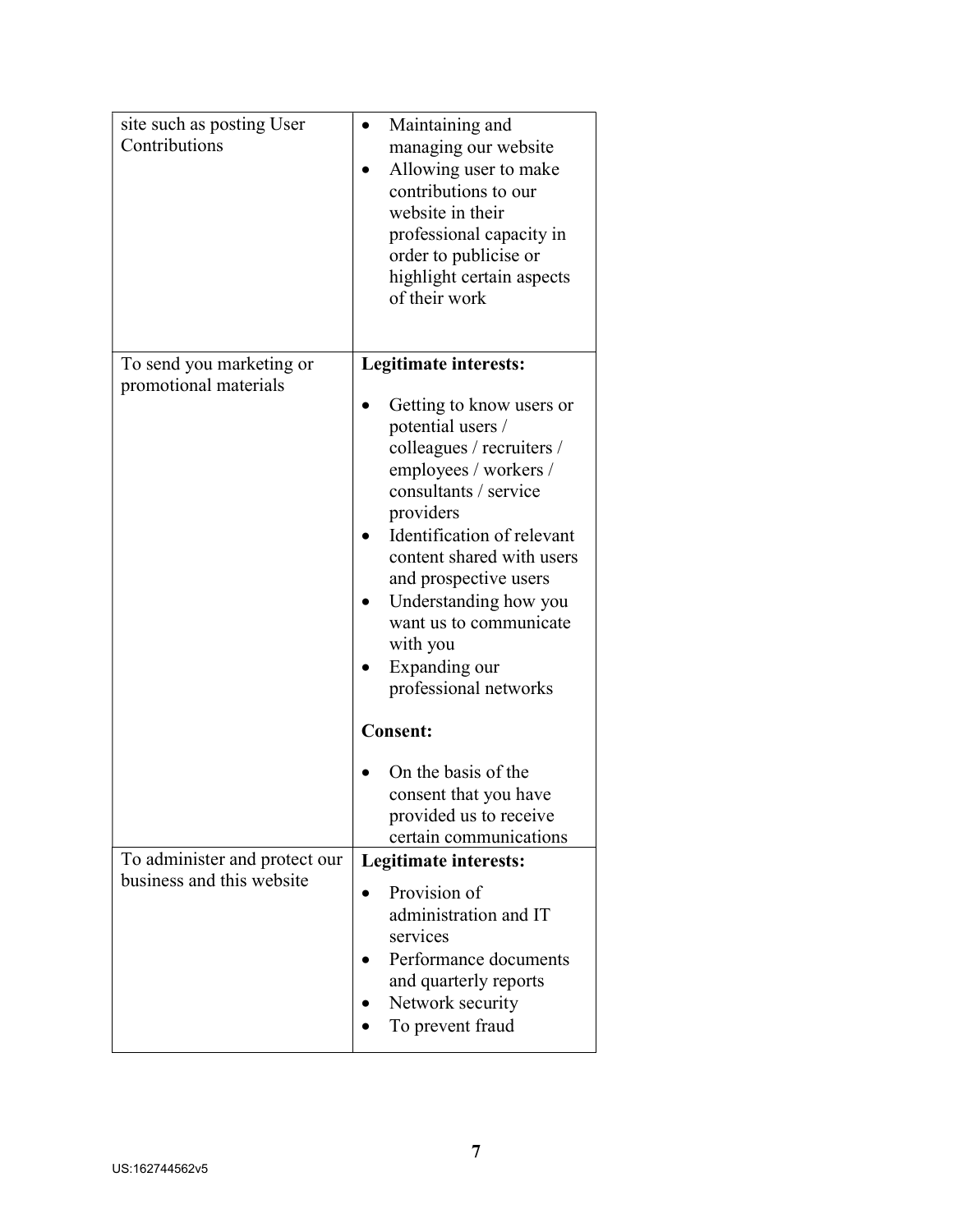### CHANGE OF PURPOSE

We will only use your personal data for the purposes for which we collected it, unless we reasonably consider that we need to use it for another reason and that reason is compatible with the original purpose. If you wish to get an explanation as to how the processing for the new purpose is compatible with the original purpose, please **Contact Us** at  $\text{privacy}(\hat{a})$ fyra.io

If we need to use your personal data for an unrelated purpose, we will notify you and we will explain the legal basis which allows us to do so.

Please note that we may process your personal data without your knowledge or consent, in compliance with the above rules, where this is required or permitted by law.

## DISCLOSURE OF YOUR INFORMATION

We may disclose aggregated information about our users, and information that does not identify any individual, without restriction.

We may disclose personal data that we collect or you provide as described in this Policy:

# Our subsidiaries and affiliates

We may disclose your personal data to our other group entities including our offices based in the United States in order to provide you with tailored services and communications, or in accordance with our business administrative practices. If an entity is located outside of the European Economic Area (EEA) and if you are an EU national and reside in the EU, or are non-EU national residing in the EU

# Service providers

- Cloud services we may disclose your personal data to cloud service provider(s) located in the United States in order to store, back up and recover data.
- IT services we may disclose your personal data to IT service providers located in the United States to provide us with services such as website hosting.
- Customer Relationship Management services- we may disclose your personal data to customer relationship management services located in the United States to store information, manage service activities and information across the group.
- Email Service Providers we may disclose your personal data to email service providers located in the United States to provide us with email marketing services, online behavioural tracking, to store information, and reporting.
- Registration Services we may disclose your personal data to registration service providers located in the United States to provide us with services such as data collection, and payment processing.
- Geo-Location Services we may disclose your personal data to geo-location service providers located in the United States to provide us with services such as geo-targeting site content.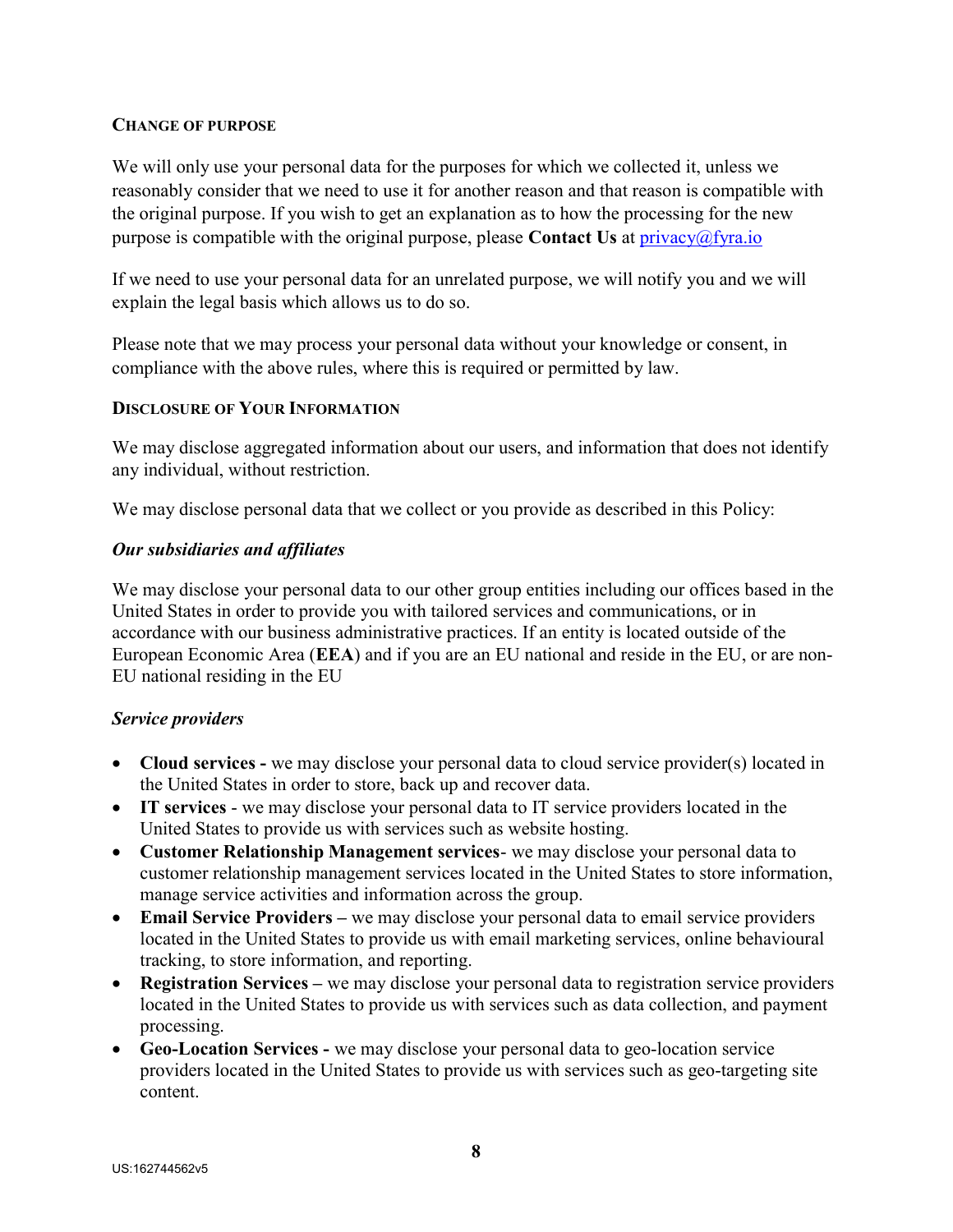- Payment Processing Services we may disclose your personal data to payment service providers located in the United States to provide us with services such as secure payment processing, and to store information.
- Market Research Services we may disclose your personal data to market research service providers located in the United States to provide us with services such as surveys/questionnaires.
- Application Provider Services we may disclose your personal data to application service providers located in the United States to provide us with services such as event specific applications, and to store information.

## Corporate transactions or events

 We may disclose your personal data to a buyer or other successor in the event of a merger, divestiture, restructuring, reorganization, dissolution or other sale or transfer of some or all of FYRA LLC's assets, whether as a going concern or as part of bankruptcy, liquidation or similar proceeding, in which personal data held by us about the Site's users is among the assets transferred.

## Other Third Parties

- Contractors we may disclose your personal information to contractors located in the United States to provide us with product and/or advertising implementations.
- Third party we may disclose your personal information to contractors located in the United States to market their products or services to you if you have knowingly opted in to these disclosures.
- Other users of the Site Any User Contributions that you post and transmit to others shall be done your own risk. Although we limit access to certain contributions to registered users of the site, please be aware that no security measures are perfect or impenetrable. We cannot control the actions of other users of the Site with whom you may choose to share your User Contributions.

# Legal Reasons

- To comply with any court order, law or legal process, including to respond to any government or regulatory request.
- To enforce or apply the Site's Terms and Conditions and other agreement between us and you, including for billing and collection purposes.
- If we believe disclosure is necessary or appropriate to protect the rights, property, or safety of FYRA LLC, our users or others. This includes exchanging information with other companies and organizations for the purposes of fraud protection and credit risk reduction.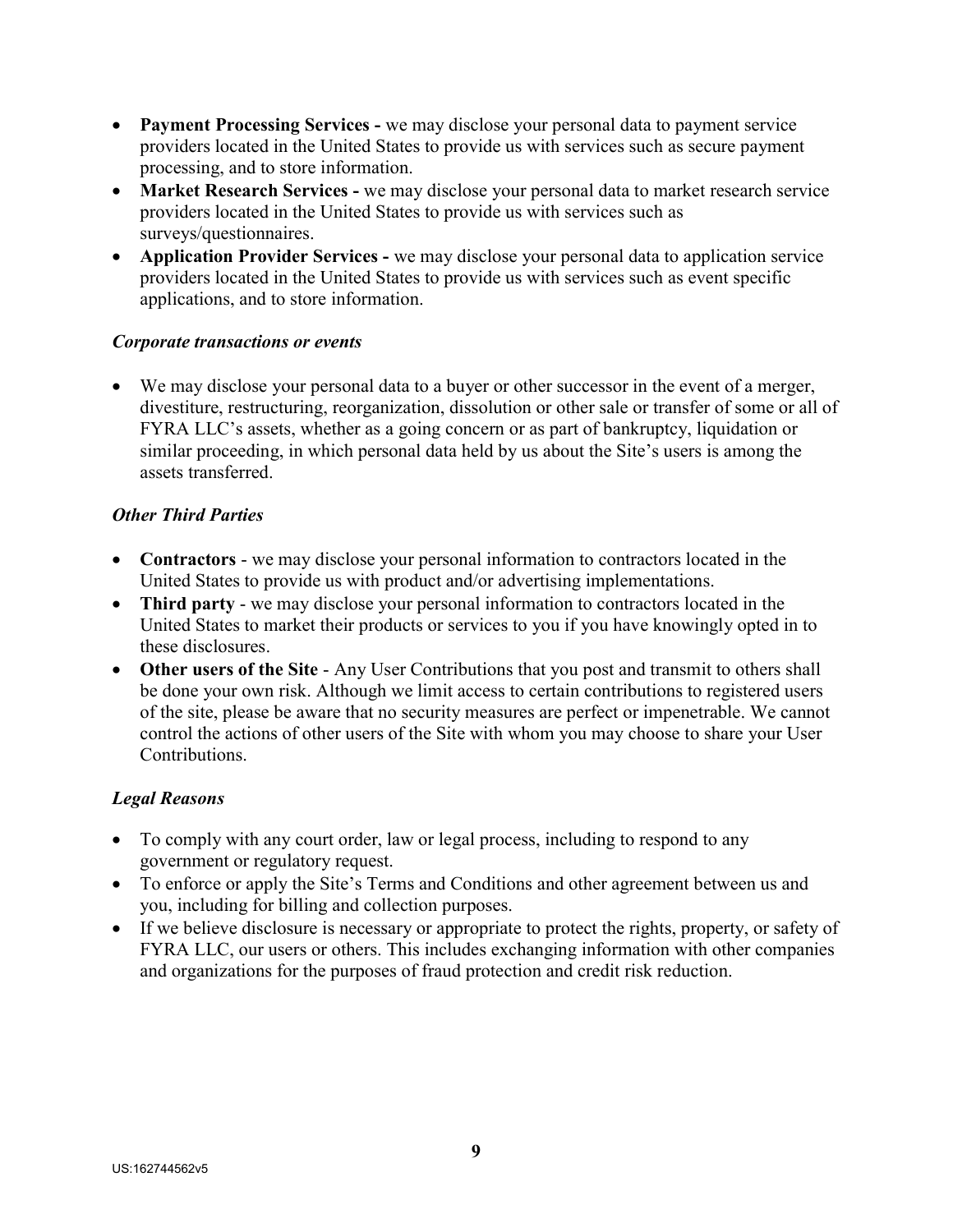## CHOICES ABOUT HOW WE USE AND DISCLOSE YOUR INFORMATION

We strive to provide you with choices regarding the personal data you provide to us. We have created mechanisms to provide you with the following control over your information:

- Tracking Technologies and Advertising. You can set your browser to refuse all or some browser cookies, or to alert you when cookies are being sent. To learn how you can manage your Flash cookie settings, visit the Flash player settings page on Adobe's website. If you disable or refuse cookies, please note that some parts of the Site may then be inaccessible or not function properly.
- Disclosure of Your Information for Third-Party Advertising. We do not share personal data with unaffiliated or non-agent third parties other than as set out in this Policy. Some content may require you to provide personal data to a third-party in order to gain access, however you will be notified of this requirement at which time you may accept or deny these terms. We do not control third parties' collection or use of your information to serve interestbased advertising. However, these third parties may provide you with ways to choose to not have your information collected or used in this way. You can opt out of receiving targeted ads from members of the Network Advertising Initiative ("NAI") on the NAI's website.

#### INTERNATIONAL TRANSFERS

Some of our group entities and service providers are located in the United States and Europe. Accordingly, if you are an EU national and reside in the EU, or are non-EU national residing in the EU, please note that processing of your data will involve a transfer of data outside the EEA.

Whenever we transfer your personal data out of the EEA, we ensure a similar degree of protection is afforded to it by ensuring that where we use certain service providers based outside the EEA, we may use specific contracts approved by the European Commission which give personal data the same protection it has in Europe.

Such a transfer may also be necessary in order to perform a contract with you/fulfil your request and/or through obtaining your explicit consent.

Please Contact Us at  $Privacy@fyra.io$  if you want further information on this specific mechanism used by us when transferring your personal data out of the EEA.

#### DATA RETENTION AND SECURITY

We retain your personal data only for as long as is necessary for our relationship with you, in accordance with our retention policies, and in accordance with applicable laws. We do not collect more personal data than we need to fulfil our purposes stated in this Policy, and we will not retain it for longer than is necessary.

We have put in place appropriate security measures to prevent your personal data from being accidentally lost, used or accessed in an unauthorized way, altered or disclosed. In addition, we limit access to your personal data to those employees, agents and service providers who need to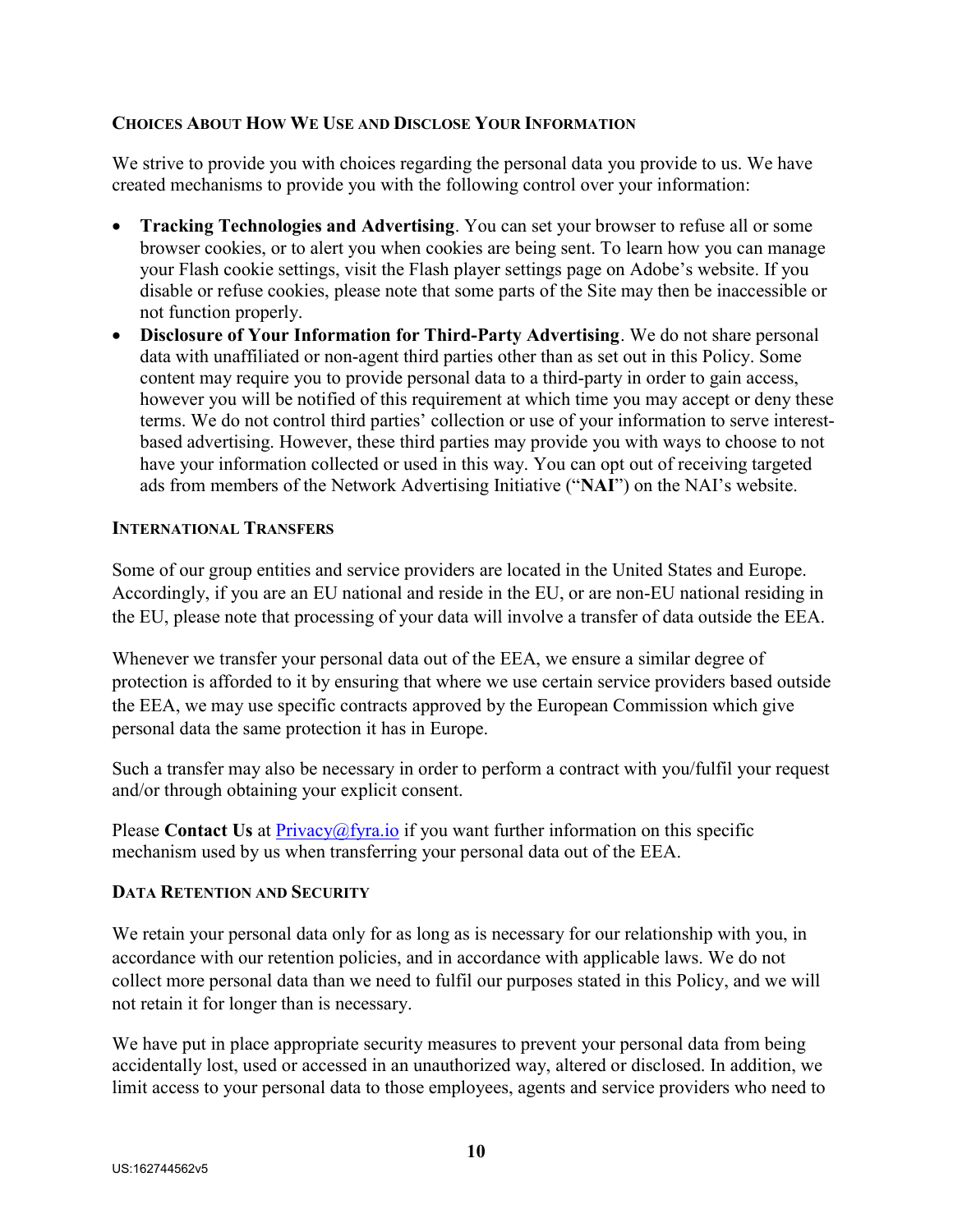know that information in order to provide services to us and yourself. We maintain physical, electronic and procedural safeguards to protect your personal data.

We have put in place procedures to deal with any suspected personal data breach and will notify you and any applicable regulator of a breach where we are legally required to do so.

# YOUR LEGAL RIGHTS

If you are an EU national and reside in the EU, or are non-EU national residing in the EU then under certain circumstances, you have the following rights under data protection laws in relation to your personal data:

- Request access to your personal data This enables you to receive a copy of the personal data we hold about you and to check that we are lawfully processing it.
- Request correction of your personal data. This enables you to have any incomplete or inaccurate data we hold about you corrected, though we may need to verify the accuracy of the new data you provide to us.
- Request erasure of your personal data. This enables you to ask us to delete or remove personal data where there is no good reason for us continuing to process it. You also have the right to ask us to delete or remove your personal data where you have successfully exercised your right to object to processing (see below), where we may have processed your information unlawfully or where we are required to erase your personal data to comply with local law. Note, however, that we may not always be able to comply with your request of erasure for specific legal reasons which will be notified to you, if applicable, at the time of your request.
- Object to processing of your personal data. Where we are relying on a legitimate interest (or those of a third party) and there is something about your particular situation which makes you want to object to processing on this ground as you feel it impacts on your fundamental rights and freedoms.
- Request restriction of processing your personal data. This enables you to ask us to suspend the processing of your personal data in the following scenarios: (a) if you want us to establish the data's accuracy; (b) where our use of the data is unlawful but you do not want us to erase it; (c) where you need us to hold the data even if we no longer require it as you need it to establish, exercise or defend legal claims; or (d) you have objected to our use of your data but we need to verify whether we have overriding legitimate grounds to use it.
- Request transfer of your personal data. We will provide to you, or a third party you have chosen, your personal data in a structured, commonly used, machine-readable format.
- Right to withdraw consent. If we rely on this as the legal basis of lawful processing, you may withdraw at any time.
- Right to lodge a complaint with the supervisor authority. You have the right to make a complaint at any time to the Information Commissioner's Office (ICO), the UK supervisory authority for data protection issues (www.ico.org.uk). We would, however, appreciate the chance to deal with your concerns before you approach the ICO so please contact us in the first instance. Alternatively, if you are based in the EEA and outside of the UK, please contact your national regulator.

If you wish to exercise any of the rights set out above, please Contact Us at Privacy@fyra.io